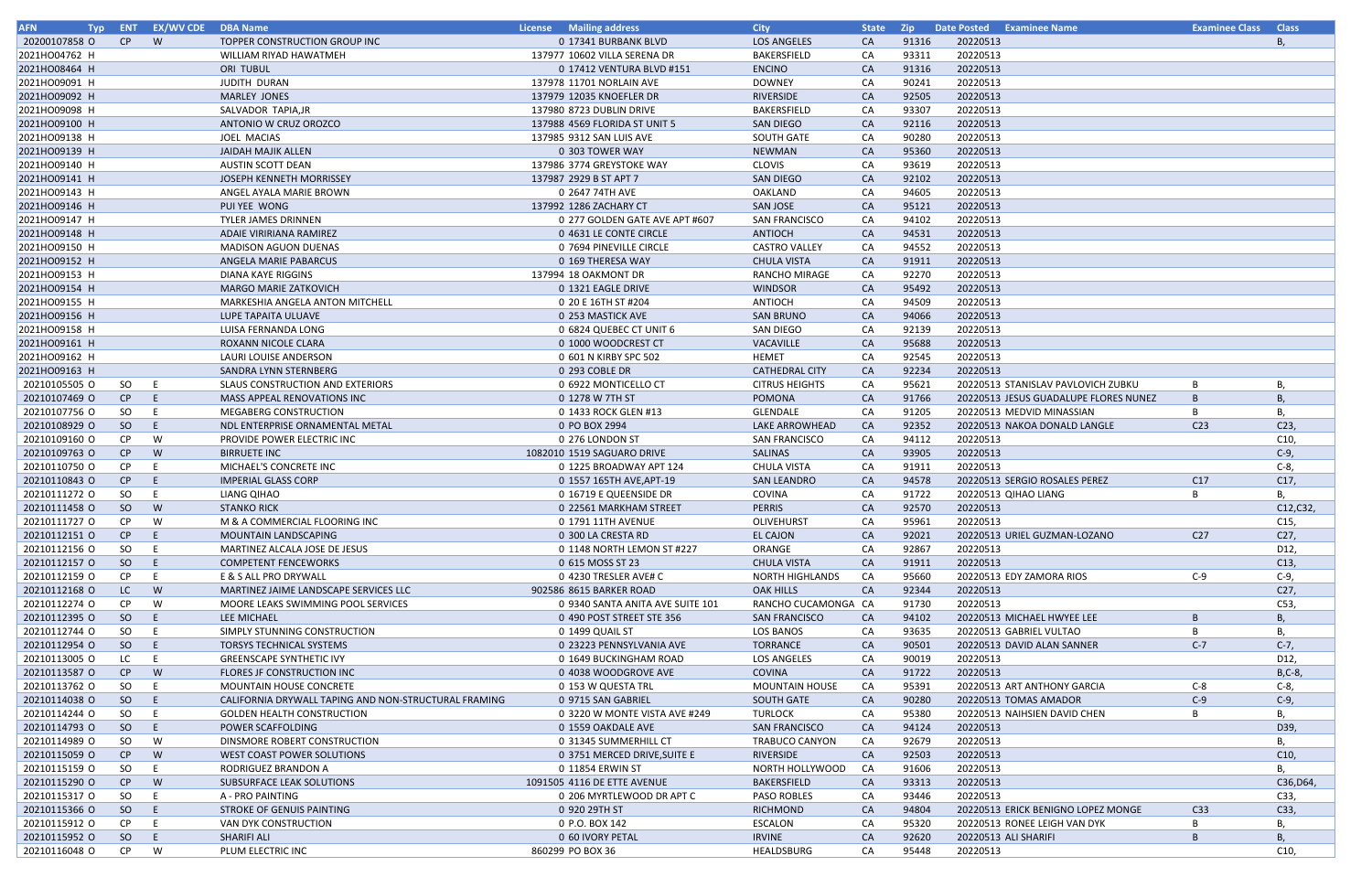| 20210116743 O | CP        | - E      | <b>VARGAS R CONSTRUCTION INC</b>                 | 0 1947 HYDE PARK LANE                       | MANTECA                 | CA        | 95336 | 20220513 RICARDO VARGAS TORRES             |                 | $\overline{B}$  |
|---------------|-----------|----------|--------------------------------------------------|---------------------------------------------|-------------------------|-----------|-------|--------------------------------------------|-----------------|-----------------|
| 20210116806 O | SO        | E        | <b>RRB CONSTRUCTION</b>                          | 0 435 N KINGSTON ST                         | <b>SAN MATEO</b>        | CA        | 94401 | 20220513 RAMON RODRIGUEZ BRAVO             |                 | B               |
| 20210116871 0 | LC        | - E      | <b>CLEAR-CUT ELECTRIC LLC</b>                    | 0 2757 BRIDGEFORD DR                        | SACRAMENTO              | <b>CA</b> | 95833 | 20220513                                   |                 | C10,            |
| 20210117020 O | <b>CP</b> | W        | <b>GREEN FIELD TREE SERVICES INC</b>             | 0 210 NEWELL ST                             | VALLEJO                 | CA        | 94589 | 20220513                                   |                 | D49,            |
| 20210117126 O | <b>PA</b> | <b>W</b> | SKYLINE INDUSTRIES & ENVIORNMENTAL SERVICES      | 0 241 S THIRD AVE #4                        | <b>LA PUENTE</b>        | CA        | 91746 | 20220513                                   |                 | B, D63,         |
|               |           |          |                                                  |                                             |                         |           |       |                                            |                 |                 |
| 20210117191 0 | LC        | W        | <b>RF FIRE ALARM LLC</b>                         | 0 815 LARKSPUR DR                           | MILLBRAE                | CA        | 94030 | 20220513                                   |                 | $C10, C-7$      |
| 20210117384 O | SO        | - E      | <b>GURPRIT S BANGA</b>                           | 0 2085 HIKIDO DRIVE                         | <b>SAN JOSE</b>         | CA        | 95131 | 20220513 GURPRIT SINGH BANGA               |                 | <b>B</b> ,      |
| 20210117465 O | LC        | - E      | PACIFIC COAST PLUMBING                           | 0 3703 ALAMEDA DR                           | PADUCAH                 | KY        | 42001 | 20220513 ADAM EDWIN CLARK BONNELL          | C <sub>36</sub> | C36,            |
| 20210117496 O | CP        | - E      | JACOBS GROUP INC                                 | 0 3515 MATTINGLY ROAD                       | <b>BUCKNER</b>          | KY        | 40010 | 20220513 SCOTT RICHARD JACOBS              |                 | B               |
| 20210117533 O | LC        | W        | LA MADRUGADA CONSTRUCTION LLC                    | 1049930 912 OCONNOR STREET                  | <b>EAST PALO ALTO</b>   | CA        | 94303 | 20220513                                   |                 |                 |
| 20210117763 O | CP        | -E       | SUPERIOR QUALITY PARKING AND HIGHWAY IMPROVEMENT | 0 45917 SCHAMISE ST                         | LANCASTER               | CA        | 93534 | 20220513 FELIX HERNANDEZ-HERNANDEZ         | C <sub>32</sub> | C32,            |
|               |           |          |                                                  |                                             |                         |           |       |                                            |                 |                 |
| 20210117764 O | SO        | E        | <b>HIDALGO'S CONSTRUCTION</b>                    | 0 1749 E 62ND ST                            | <b>LOS ANGELES</b>      | CA        | 90001 | 20220513 GUSTAVO MARTINEZ ORTIZ            |                 | В,              |
| 20210117836 O | SO        | - E      | WEST COAST VALLEY ROOFING                        | 0 450 GOLDEN DRIVE                          | BAKERSFIELD             | CA        | 93306 | 20220513 LUIS ONESIMO ROA                  | C <sub>39</sub> | C39,            |
| 20210117842 O | SO        | - E      | LOZ PLUMBING CO                                  | 0 4568 PORTOLA DRIVE                        | <b>FREMONT</b>          | CA        | 94536 | 20220513                                   |                 | C36,            |
| 20210118118 O | CP        | - F      | POOL MASTERS INC                                 | 0 23030 BURBANK BLVD                        | <b>WOODLAND HILLS</b>   | CA        | 91367 | 20220513 NISAN KABESSA                     | C53             | C53,            |
| 20210118122 0 | SO        | - E      | <b>BORN TO BUILD CONSTRUCTION</b>                | 0 9736 OLD OREGON TRL                       | REDDING                 | CA        | 96003 | 20220513 MARK TODD BOWLING                 |                 | В,              |
| 20210118206 O | CP        | -F       | DANGIA PLUMBING INC                              | 0 15824 HARTLAND ST                         | <b>VAN NUYS</b>         | CA        | 91406 | 20220513 DANIEL LEON GARCIA                | C36             | C36,            |
| 20210118216 O | SO        | E        | <b>RAFCO CONSTRUCTION</b>                        | 0 4350 SAN PABLO DAM RD APT 12              | <b>EL SOBRANTE</b>      | CA        | 94803 | 20220513 FRANCISCO JAVIER RAMIREZ ALVARADO |                 | В,              |
|               |           |          |                                                  |                                             |                         |           |       |                                            |                 |                 |
| 20210118259 O | CP        | E        | SOPHART INC                                      | 0 22704 VENTURA BLVD.STE-490                | <b>WOODLAND HILLS</b>   | CA        | 91364 | 20220513 DAVIT DABAGHYAN                   | $C-7$           | $C-7,$          |
| 20210118459 O | <b>CP</b> | W        | CLEAR FLOW HEATING & AIR INC                     | 1083874 16221 CORNUTA AVENUE APT #33        | <b>BELLFLOWER</b>       | CA        | 90706 | 20220513                                   |                 | C20,            |
| 20210118616 O | SO        | - E      | <b>F J FRAMING</b>                               | 0 PO BOX 702                                | SAN JUAN BAUTISTA       | CA        | 95045 | 20220513 FILIBERTO JAUREGUI TOLENTINO      | $C-5$           | $C-5$ ,         |
| 20210119089 O | SO        | E        | <b>EPOXYTEK CONCRETE SOLUTIONS</b>               | 0 5780 SOUTHVIEW DR                         | YORBA LINDA             | CA        | 92887 | 20220513                                   |                 | D06,            |
| 20210119095 O | PA        | - E      | <b>INNOVATION GLASS &amp; WINDOWS</b>            | 0 2668 MERRITT AVE                          | <b>SAN PABLO</b>        | CA        | 94806 | 20220513 ALECXI CAMACHO AYALA              | C17             | C17,            |
| 20210119130 O | SO        | E        | ELITE METAL WELDING WORKS                        | 0 10502 BARRICHELLO ST                      | BAKERSFIELD             | CA        | 93314 | 20220513 VICTOR HUGO MARTINEZ              | C60             | C60,            |
|               |           |          |                                                  |                                             |                         |           |       |                                            | C <sub>27</sub> |                 |
| 20210119135 O | SO        | - E      | ALL DAY BAY LANDSCAPING                          | 0 PO BOX 1124                               | SOQUEL                  | CA        | 95073 | 20220513 ELI NATHAN HOUGARDY               |                 | C27,            |
| 20210119147 O | SO        | E        | <b>CALVET FENCE</b>                              | 0 612 NEWKIRK AVE                           | <b>FULLERTON</b>        | CA        | 92832 | 20220513 ALUARO EMILIANO GARCIA            | C13             | C13,            |
| 20210119167 O | SO        | - E      | <b>ERIK'S PAINTINGS</b>                          | 0 6410 KING AVE                             | <b>BELL</b>             | CA        | 90201 | 20220513 ERIK GONZALEZ TORRES              | C <sub>33</sub> | C33,            |
| 20210119183 0 | SO.       | - E      | <b>ACTION POOL &amp; SPA</b>                     | 0 PO BOX 487                                | <b>SANTA YNEZ</b>       | CA        | 93460 | 20220513                                   |                 | D35,            |
| 20210119201 O | CP        | W        | TIM'S PLUMBING INC                               | 0 3807 CALVERHALL WAY                       | <b>ROCKLIN</b>          | CA        | 95677 | 20220513                                   |                 | C36,            |
| 20210119235 O | <b>CP</b> | W        | DUAL STEEL INC                                   | 0 3508 SUTER STREET                         | <b>OAKLAND</b>          | CA        | 94619 | 20220513                                   |                 | C51,            |
| 20210119277 O | CP        | W        | JAG REBAR INC                                    | 1085226 1517 BEECHWOOD STREET               | <b>SANTA ANA</b>        | CA        | 92705 | 20220513                                   |                 | C50,            |
|               |           |          |                                                  |                                             |                         |           |       |                                            |                 |                 |
| 20210119293 O | <b>CP</b> | -F       | <b>ACON ROOFING INC</b>                          | 0 8654 AMESBURY COURT                       | SACRAMENTO              | CA        | 95828 | 20220513 ARMANDO CONTRERAS DE LA CRUZ      | C39             | C39,            |
| 20210119375 O | SO        | E        | <b>GS HVAC</b>                                   | 0 1359 GOLDEN LEAF WAY                      | CONCORD                 | CA        | 94521 | 20220513 GLINDER SATALAYA                  | C <sub>20</sub> | C <sub>20</sub> |
| 20210119378 O | SO        |          | A DEIHL PLUMBING SERVICES                        | 0 1132 E 16TH ST                            | <b>LONG BEACH</b>       | CA        | 90813 | 20220513 AARON MICHAEL DEIHL               | C36             | C36,            |
| 20210119451 O | CP        | - F      | ACME PUMP AND WATER SERVICE                      | 0 1700 SOSCOL AVE SUITE 9                   | <b>NAPA</b>             | <b>CA</b> | 94559 | 20220513                                   |                 | D21,            |
| 20210119459 O | SO        | E        | CALIFORNIA POOL COMPANY THE                      | 0 P O BOX 7806                              | CHANDLER                | AZ        | 85246 | 20220513 TRENT RICHARD TOLTON              | C53             | C53,            |
| 20210119615 O | CP        | E        | <b>FLATIX CORPORATION</b>                        | 0 5805 CHARLOTTE DR A557                    | <b>SAN JOSE</b>         | CA        | 95123 | 20220513                                   |                 | D12,            |
|               | CP.       |          |                                                  | 0 14622 LABRADOR ST                         | PANORAMA CITY           |           | 91402 |                                            |                 |                 |
| 20210119679 O |           | E        | ED'S BRIDGE MAINTENANCE                          |                                             |                         | CA        |       | 20220513 ALYAZID SALIM HAWATMEH            | A               | $\mathsf{A}$    |
| 20210119699 O | SO        | - E      | <b>GUIDO S CONCRETE CONSTRUCTION</b>             | 0 682 MIDDLEFIELD RD                        | <b>SALINAS</b>          | CA        | 93906 | 20220513 SILVESTRE GUIDO LOPEZ             | $C-8$           | $C-8$           |
| 20210120034 O | LC        | W        | SLOAN ELECTRIC LLC                               | 0 1652 COLBY AVENUE, SUITE 204              | <b>LOS ANGELES</b>      | CA        | 90025 | 20220513                                   |                 | C10,            |
| 20210120035 O | CP        | W        | TCB DEVELOPMENT LIMITED                          | 0 2355 WESTWOOD BLVD, UNIT 1812             | <b>LOS ANGELES</b>      | CA        | 90049 | 20220513                                   |                 | Β,              |
| 20210120039 O | <b>CP</b> | W        | <b>GAIA LANDSCAPE INC</b>                        | 1054420 1240 MONUMENT BLVD, APT J9          | CONCORD                 | CA        | 94520 | 20220513                                   |                 | C <sub>27</sub> |
| 20210120061 O | CP        | W        | PRC CONCRETE INC                                 | 1042088 1600 CENTER AVENUE                  | <b>LOS BANOS</b>        | CA        | 93635 | 20220513                                   |                 | $C-8$ ,         |
| 20210120062 O | <b>CP</b> | W        | DAILY PLUMBING SERVICE                           | 0 34 BALDWIN AVENUE                         | <b>DALY CITY</b>        | CA        | 94015 | 20220513                                   |                 | C36,            |
|               |           |          | SUMMIT CONSTRUCTION GROUP INC                    |                                             |                         |           |       |                                            |                 |                 |
| 20210120161 O | CP        | W        |                                                  | 0 1040 W KETTLEMAN LANE, SUITE 1B #185 LODI |                         | CA        | 95240 | 20220513                                   |                 | B               |
| 20210120178 O | <b>CP</b> | W        | <b>ARK ELECTRIC</b>                              | 977371 13217 JAMBOREE ROAD #141             | TUSTIN                  | CA        | 92782 | 20220513                                   |                 | C10,            |
| 20210120245 O | LC        | W        | <b>ENDELOS CONSTRUCTION LLC</b>                  | 0 593 AVENUE OF THE FLAGS, SUITE #105       | <b>BUELLTON</b>         | CA        | 93427 | 20220513                                   |                 | C10, A, B,      |
| 20210120258 O | SO        | E        | VONGUARD CONSTRUCTION                            | 0 17B SUNNY SLOPES RD                       | <b>MAMMOTH LAKES</b>    | CA        | 93546 | 20220513                                   |                 | В,              |
| 20210120547 O | CP        | W        | PACIFIC BREAKING INC                             | 0 15239 HAWK STREET                         | FONTANA                 | CA        | 92336 | 20220513                                   |                 | D06,            |
| 20210204354 R | CP.       | E        | VENTURE CONSTRUCTION COMPANY                     | 948044 PO BOX 4175                          | <b>NORCROSS</b>         | GA        | 30091 | 20220513 CHRISTOPHER PAUL SIDERIO          |                 | В,              |
| 20210204665 S | CP        | E        | <b>GABE'S PLUMBING INC</b>                       | 789766 12170 ANGLE ROAD                     | HERALD                  | CA        | 95638 | 20220513                                   |                 | C <sub>21</sub> |
|               |           |          |                                                  |                                             |                         |           |       |                                            |                 |                 |
| 20210204900 S | <b>CP</b> | - E      | INFINITE TECHNOLOGIES                            | 1026676 1269 LINDA VISTA DR                 | <b>SAN MARCOS</b>       | CA        | 92078 | 20220513                                   |                 | C46,            |
| 20210204903 R | <b>PA</b> | <b>W</b> | ALLIED UNIVERSAL TECHNOLOGY SERVICES             | 1065634 440 HIGHLAND AVE                    | <b>EL CAJON</b>         | CA        | 92020 | 20220513                                   |                 | C10,            |
| 20210204904 S | PA        | W        | ALLIED UNIVERSAL TECHNOLOGY SERVICES             | 1065634 440 HIGHLAND AVE                    | <b>EL CAJON</b>         | CA        | 92020 | 20220513                                   |                 | Α,              |
| 20210204911 R | CP        | W        | <b>KAVIN FENCE COMPANY</b>                       | 356032 3814 WILLAT AVENUE                   | <b>CULVER CITY</b>      | CA        | 90232 | 20220513                                   |                 | B               |
| 20210205000 S | SO        | E        | <b>IRONTEK</b>                                   | 1021573 PO BOX 90631                        | <b>CITY OF INDUSTRY</b> | CA        | 91715 | 20220513                                   |                 | B               |
| 20210205007 S | SO        | E        | DELTA ENGINEERING CONSTRUCTION COMPANY           | 649929 26428 FIELD STREET                   | <b>MORENO VALLEY</b>    | CA        | 92555 | 20220513                                   |                 | C10,            |
|               |           |          |                                                  |                                             |                         |           |       |                                            |                 |                 |
| 20210205053 S | CP        | W        | CALIFORNIA MARBLE P AND R INC                    | 747536 5753 E SANTA ANA CYN RD G-511        | ANAHEIM                 | CA        | 92807 | 20220513                                   |                 | D12,            |
| 20210205156 S | CP        | -E       | MIRABELLA DESIGN BUILD                           | 679453 140 WOODWARD AVE                     | ESCONDIDO               | CA        | 92025 | 20220513                                   |                 | A,              |
| 20210205163 S | CP.       | - E      | BLUE MOUNTAIN DEVELOPMENT INC                    | 982332 2423 SEBALD AVENUE                   | REDONDO BEACH           | CA        | 90278 | 20220513                                   |                 | В,              |
| 20210205190 R | $LC$ $E$  |          | FAMILIA CHAVEZ TREE CARE LLC                     | 1080801 14998 OLD RIVER RD                  | <b>GUERNEVILLE</b>      | CA        | 95446 | 20220513                                   |                 | D49,            |